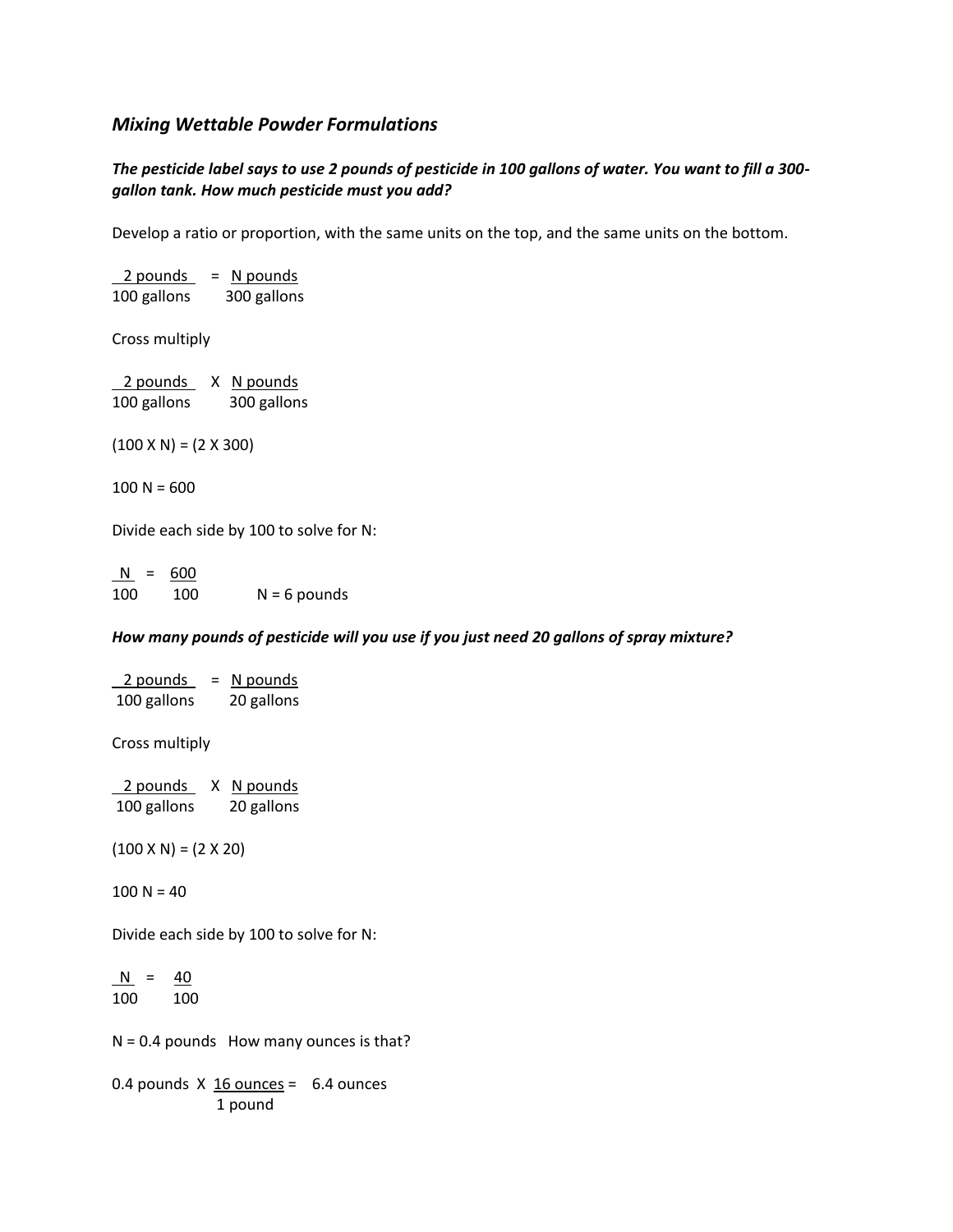**Practice:**

1. *The pesticide label says to use 2.5 pounds of pesticide in 100 gallons of water. You want to fill a 300-gallon tank. How much pesticide must you add?*

2. *How much pesticide do you need if you want just 10 gallons of spray mixture?*

- 3. *The pesticide label says to use 2.5 pounds of pesticide in 100 gallons of water. You want to fill a 600-gallon tank. How much pesticide must you add?*
- 4. *What if you need just 200 gallons of spray mixture?*

#### **Answers**

1. *The pesticide label says to use 2.5 pounds of pesticide in 100 gallons of water. You want to fill a 300-gallon tank. How much pesticide must you add?*

 $2.5$  pounds = N pounds 100 gallons 300 gallons

 $(100 \times N) = (2.5 \times 300)$ 

100 N = 750

Divide each side by 100 to solve for N:

 $N = 750$ 100 100

 $N = 7.5$  pounds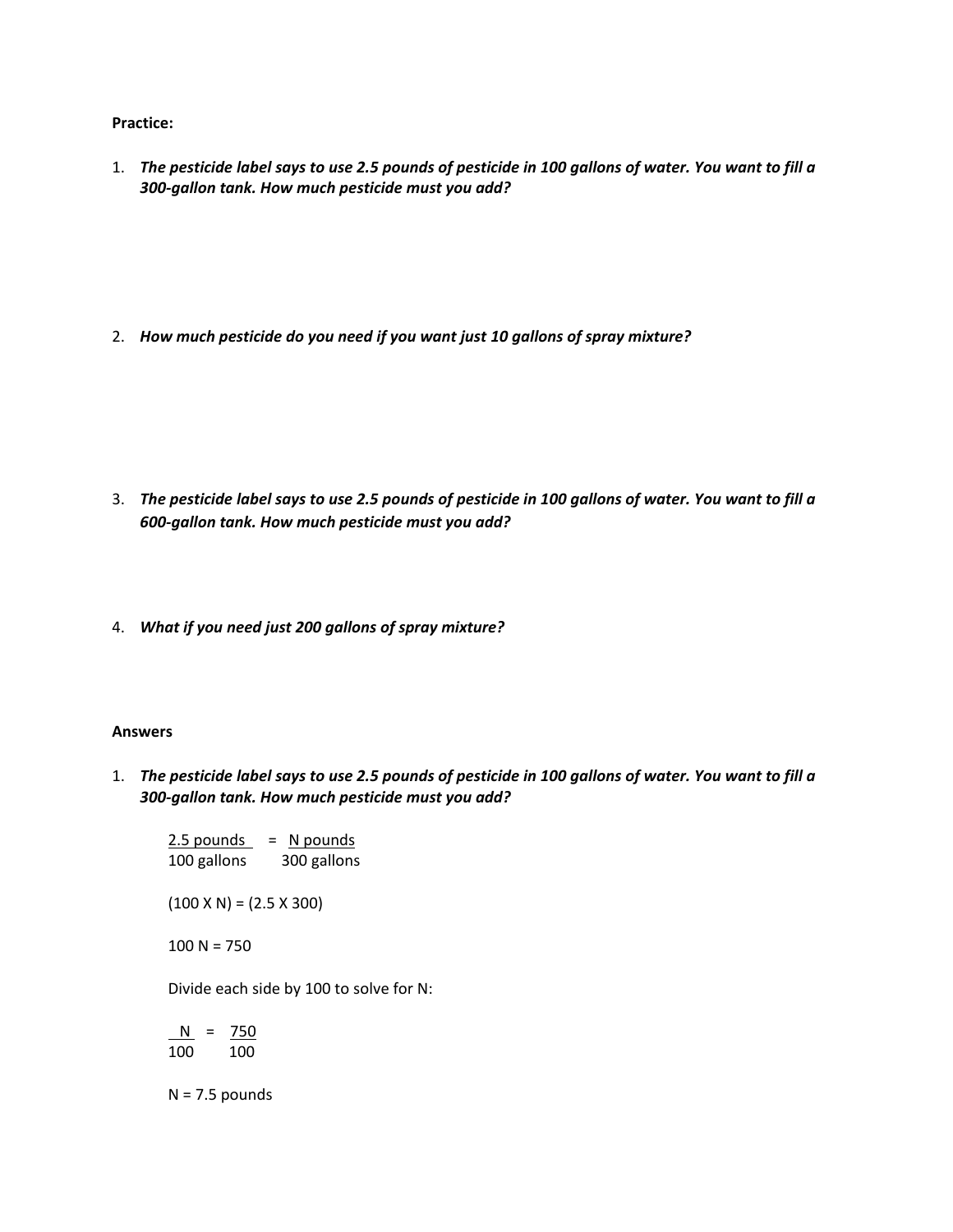2. *How much pesticide do you need if you want just 10 gallons of spray mixture?*

 $2.5$  pounds = N pounds 100 gallons 10 gallons  $(100 \times N) = (2.5 \times 10)$  $100 N = 25$ Divide each side by 100 to solve for N:  $N = 25$ 

100 100 N = 0.25 pounds

3. *The pesticide label says to use 2.5 pounds of pesticide in 100 gallons of water. You want to fill a 600-gallon tank. How much pesticide must you add?*

 $2.5$  pounds = N pounds 100 gallons 600 gallons

 $(100 \times N) = (2.5 \times 600)$ 

 $100 N = 1,500$ 

Divide each side by 100 to solve for N:

$$
\frac{N}{100} = \frac{1,500}{100}
$$

 $N = 15$  pounds

### 4. *What if you need just 200 gallons of spray mixture?*

| 2.5 pounds  | N pounds<br>$=$ |
|-------------|-----------------|
| 100 gallons | 200 gallons     |

 $(100 \times N) = (2.5 \times 200)$ 

 $100 N = 500$ 

Divide each side by 100 to solve for N:

 $N = 500$ 100 100

 $N = 5$  pounds